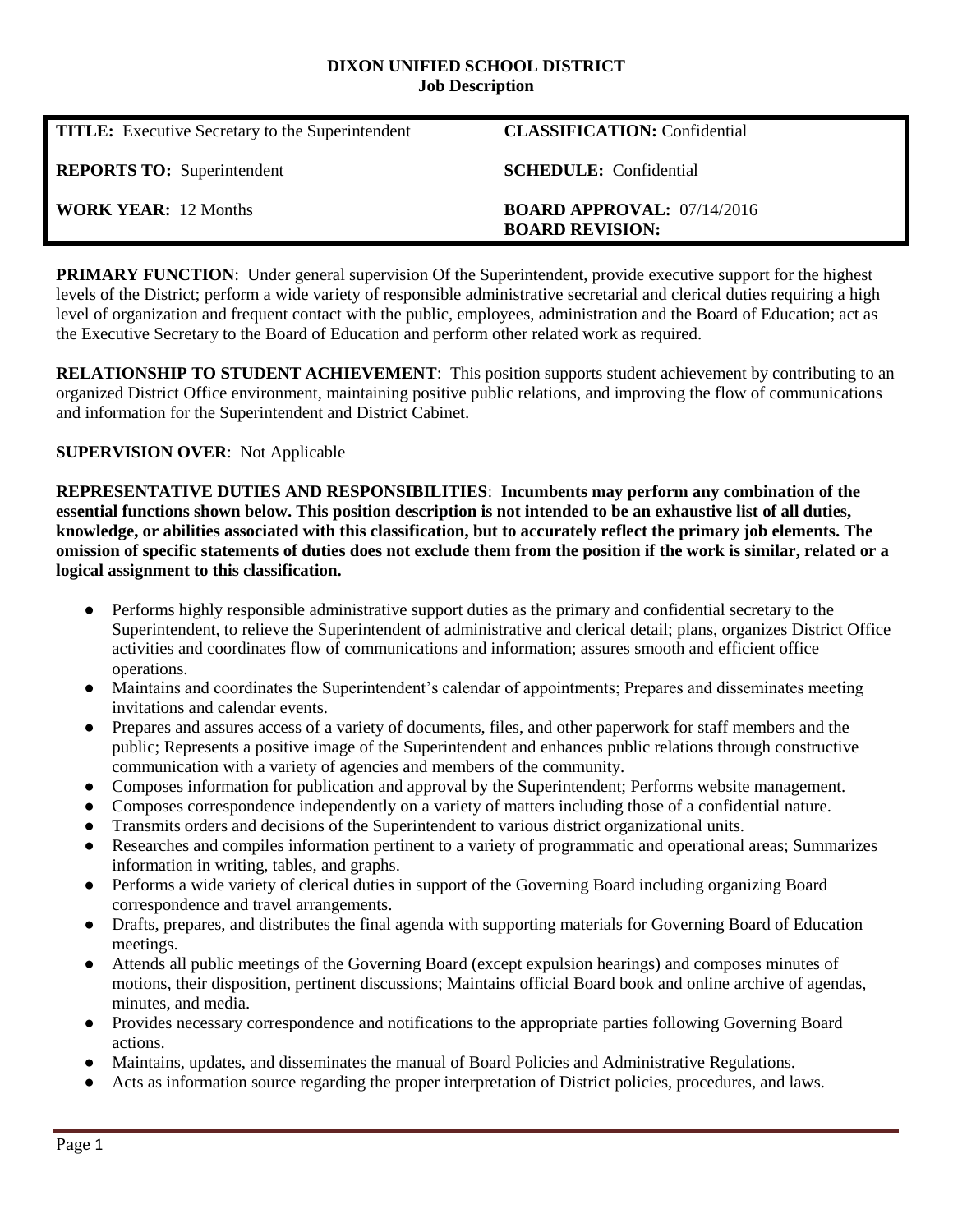- Establishes and maintains a variety of records and filing systems related to assigned activities; compiles and duplicates related materials as needed.
- Inputs a variety of data into an assigned computer system; establishes and maintains automated records, files, and databases; initiates queries, develops spreadsheets, manipulates data, and generates various computerized lists and reports as requested; assures accuracy of input and output data.
- Performs a variety of clerical accounting duties in support of the Superintendent; monitors inventory levels of office and designated supplies; prepares, processes, and codes purchase orders and invoices as assigned; contacts vendors/providers to arrange for billings and payments as directed; assists in assuring expenditures do not exceed established budget limitations.
- Communicates with personnel, various outside agencies, and the public to exchange information, coordinate activities, and resolve issues.
- Operates a variety of standard office equipment including a calculator, copier, fax machine, typewriter, computer, and assigned software.
- Receives, sorts, and distributes mail.
- Cares for, supervises, controls, and protects students in a manner commensurate to assigned duties and responsibilities.
- Completes other reasonable duties as assigned.

# **TRAINING, EDUCATION, AND EXPERIENCE:**

- Associate Degree or a minimum of 60 units from a WASC accredited college or university with major emphasis in Business/Business Administration OR an equivalent combination of experience and education from which comparable knowledge, skills, and abilities have been achieved.
- Bilingual in English and Spanish highly desirable.
- Prior experience working in a school district setting preferred.

# **LICENSES AND OTHER REQUIREMENTS:**

- Fingerprint/criminal justice clearance.
- Possession of a negative TB risk assessment certificate and, if risk factors are identified, a negative TB examination, that is no more than 60 days old and renewable at least once every four years.
- CPR and first aid certification offered and required by the District yearly.

## **KNOWLEDGE AND ABILITIES: The following outline of essential knowledge, abilities, and physical requirements is not exhaustive and may be supplemented as necessary in accordance of the job.**

## KNOWLEDGE OF:

- Functions and secretarial operations of a school district and administrative office.
- District and school policies, rules, and procedures.
- Applicable laws, codes, and regulations.
- Modern office practices and procedures.
- Correct English usage, composition, grammar, spelling, and punctuation.
- Oral and written communication skills.
- Public relations techniques.
- Business letter and report writing, editing, and proofreading.
- Basic mathematical skills.
- Financial record-keeping techniques.
- Basic budgeting practices regarding monitoring and control.
- Methods of collecting and organizing data and information.
- Computer procedures, software, and applications.

*\*Candidates should have a firm working knowledge of these concepts, practices, and procedures and the ability to use them in varied situations.*

## ABILITY TO: